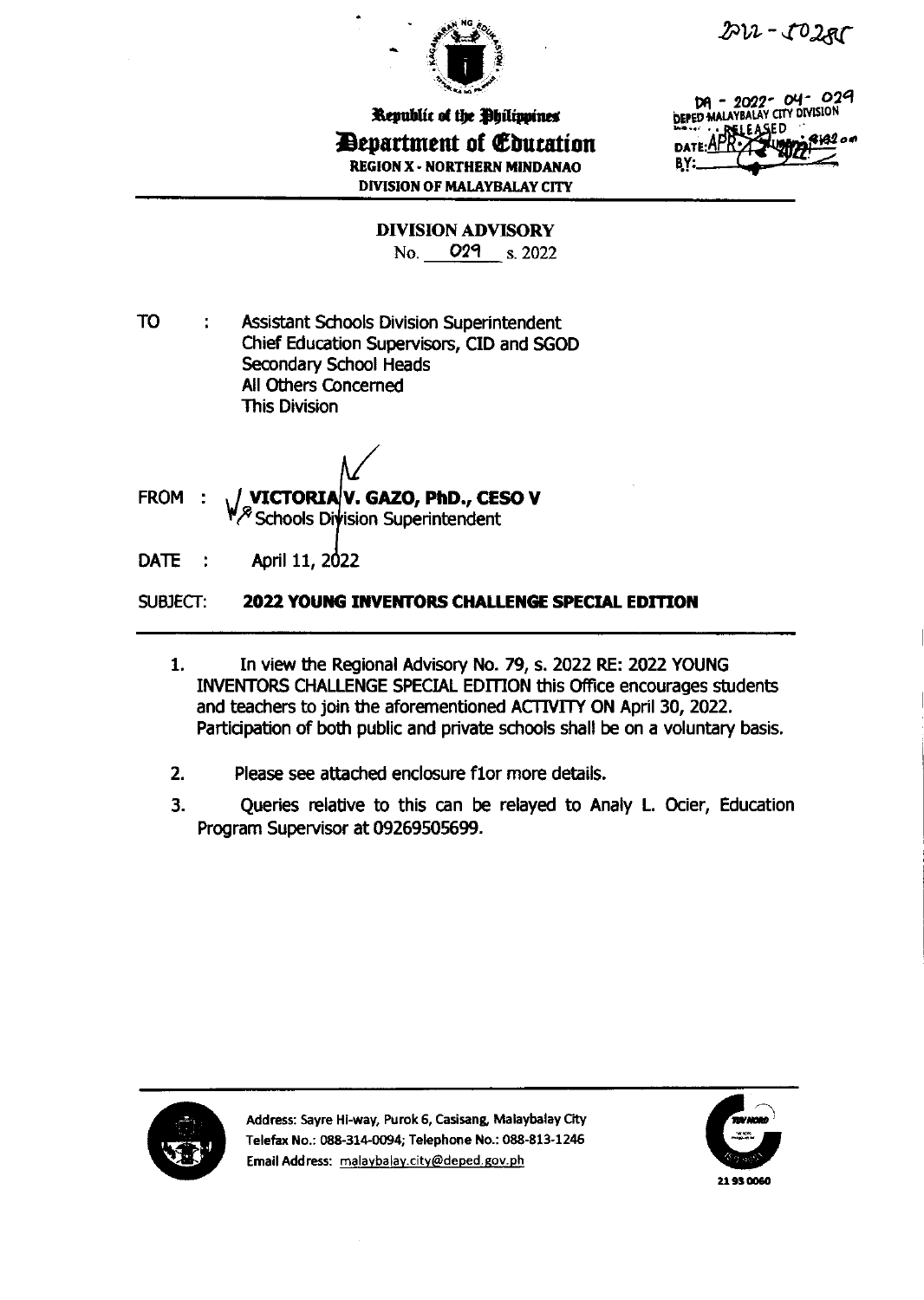

Republic of the Philippines **Devartment of Education REGION X - NORTHERN MINDANAO** 



# Regional Advisory No. **39**, s. 2022 March 31, 2022 Complying with DepEd Order No. 8, s. 2013, this Office issues this Advisory not for endorsement per DO 28, s. 2001, but for the information of DepEd officials, personnel/staff, and the concerned public. (Visit deped 10.com)

# 2022 YOUNG INVENTORS CHALLENGE SPECIAL EDITION

The Association of Science, Technology, and Innovation (ASTI) is inviting students and teachers to join the 2022 Young Inventors Challenge Special Edition in April 30.

The participation of both public and private schools shall be on a voluntary basis. As such, the participants themselves shall shoulder any registration fees and travel/incidental expenses. Further, their participation shall be subject to the no-disruption-of-classes policy stipulated in DepEd Order No. 9, s. 2005 titled Instituting Measures to Increase Engaged Time-on-Task and Ensuring Compliance therewith, Section 3 of Republic Act No. 5546 (Policy on Contributions), and DepEd Order No. 66, s. 2017 (Policy on Off-Campus Activities).

Attached is the letter from the ASTI for reference.

This Office directs the immediate and wide dissemination of this Advisory.

ATCH: As stated To be indicated in the Perpetual Index **Allowing** subjects: **INVITATIONS INVENTIONS** 

CLMD/nick



DepEd Regional Office X, Zone 1, Upper Balulang, Cagayan de Oro City (088) 856-3932 | (088) 881-3137 | (088) 881-3031 Department of Education Region 10 region10@deped.gov.ph http://deped10.com

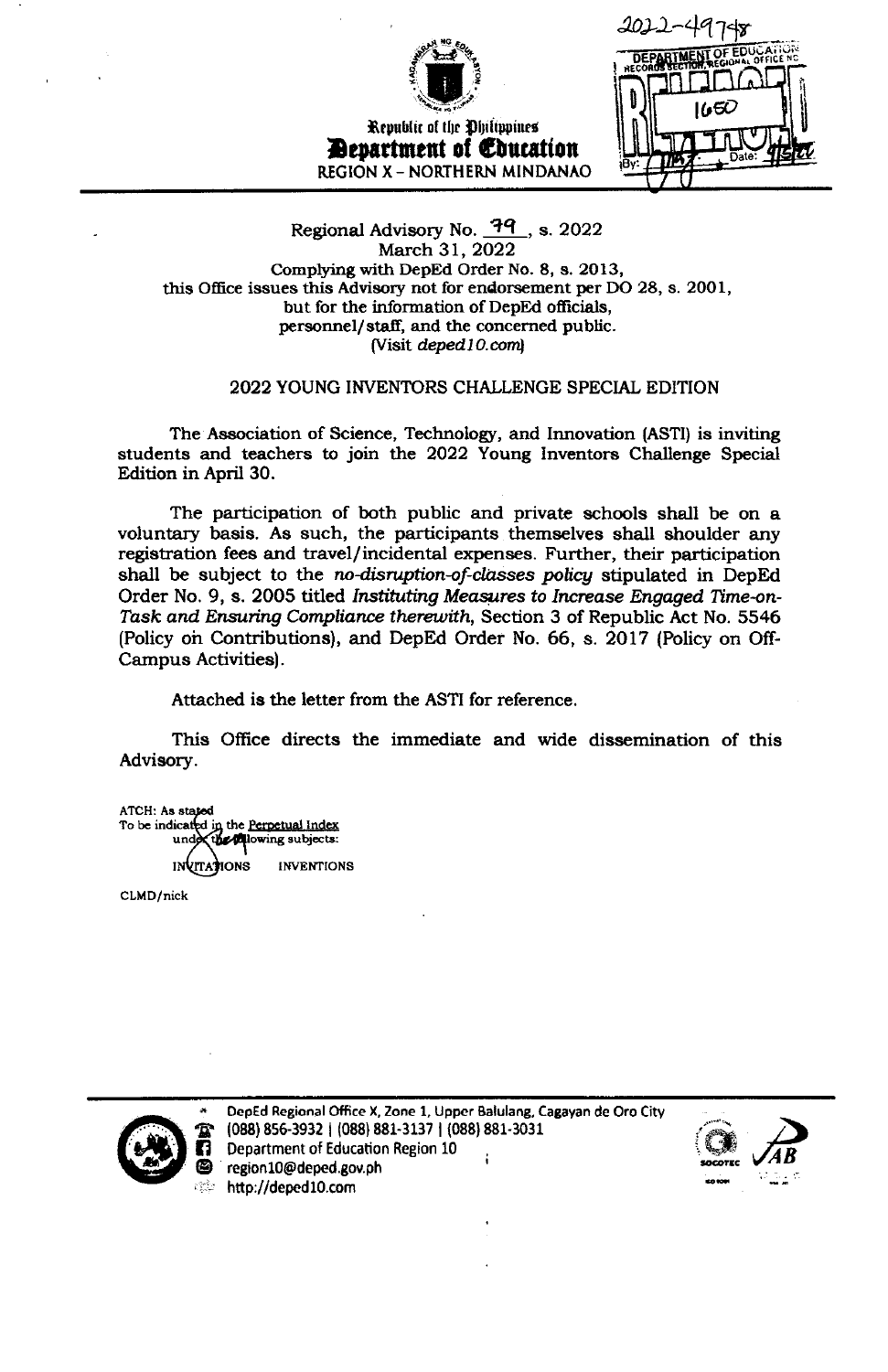

Republic of the Philippines

# **Devartment of Education**

OFFICE OF THE UNDERSECRETARY FOR CURRICULUM AND INSTRUCTION

# **ADVISORY**

March 14, 2022

# 2022 YOUNG INVENTORS CHALLENGE SPECIAL EDITION

The Association of Science, Technology and Innovation (ASTI) of Malaysia, as conveyed by the Department of Foreign Affairs and the Philippine Embassy in Kuala Lumpur, invites Philippine schools for the 2022 Inventors Challenge (YIC) Special Edition. ASTI is a non-government and non-profit organization which aims to empower young children's interest in science through discovering scientific principles by themselves. YIC aims to encourage secondary school students aged 13 to 17 to cooperate as a team to find innovative solutions to current day problems. This year's theme is "Sustainable Development Goals (SDGs)".

The online submission of entries of participating teams for the 2022 YIC is on April 30, 2022. Submissions may be coursed through this link: https://forms.gle/BR1KJRJUQiAnuASt5.

More information on the ASTI's 2022 Inventors Challenge can be found in the attached flyer and forms. For further details and inquiries about the program, interested participants may access the ASTI website via https://www.asti.org.my/yic2022/ or email through yic2510@gmail.com.

DIOSDADO M/SAN ANTONIO Undersecretary (for *C*urriculum and Instruction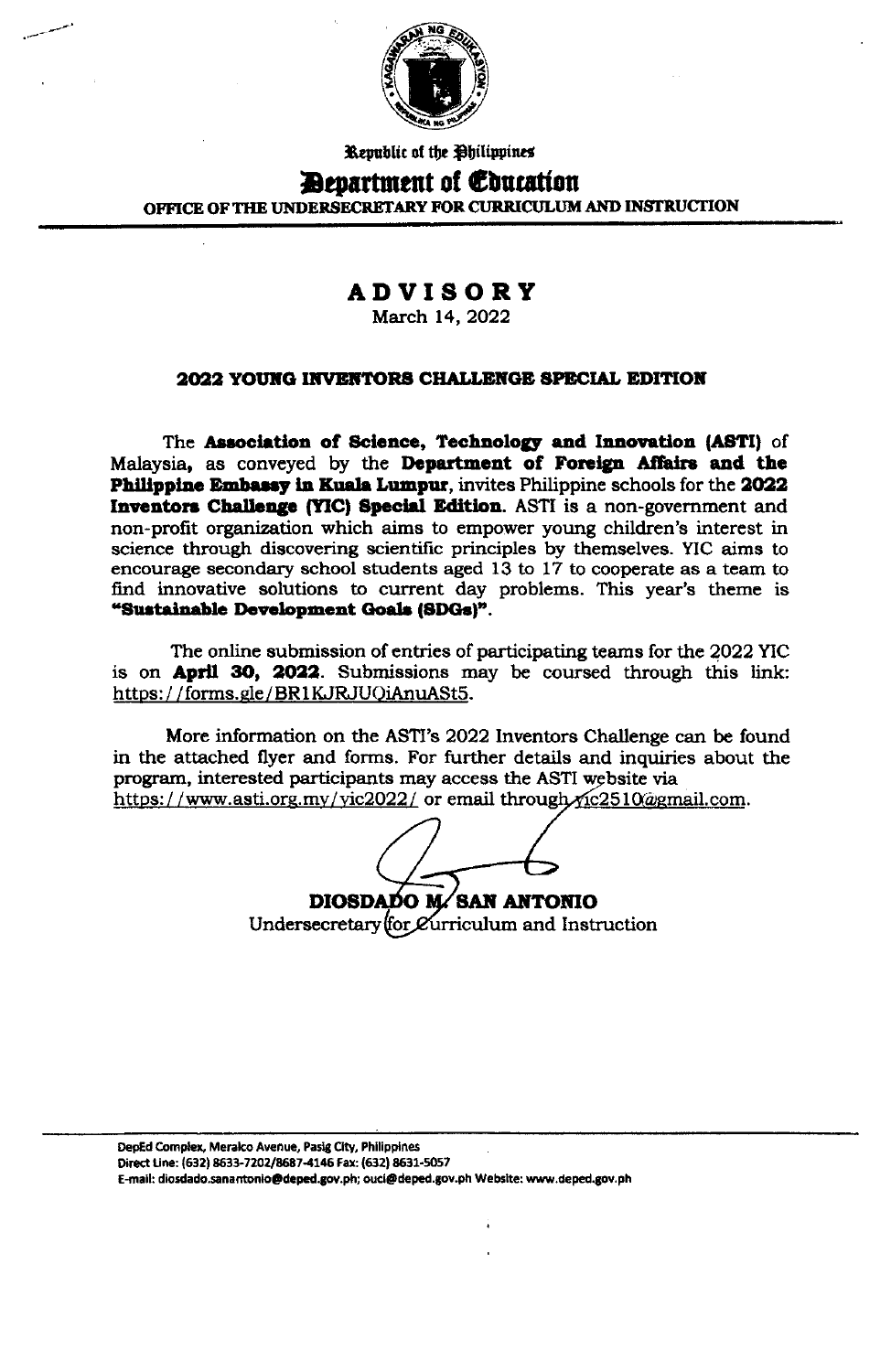

#### "Sustainable Development Goals [50Gs]"

#### The Competition

The Municipal Procedure (Daller per 2005) space of the collection of 2002, which The Municipal Consenter services and the state of the state of the state of the state of the state of the state of the state of the state of

### The Objective

.<br>Ne objectives of MiC ove

- de deseño tstare miestos.<br>To gike on epoutu du tois la roco da ritorio du dobit sele spilondo.<br>Jelekent the rocket trans.
- unerent their coentracts<br>The second history of a mental consider a coentral companies to increase and the coentral curvations<br>and operations the data of Nortral coentracts in the coentracts of the Transport to the Universi
- 
- 

#### The Benefits to the Participants

- 
- 
- 
- 
- 

#### Who Can Participate?

 $\begin{minipage}{0.9\textwidth} \begin{minipage}{0.9\textwidth} \begin{itemize} \color{red}{\textbf{f}_{\text{G}}(x,y) \text{ is a square}} \end{itemize} \begin{minipage}{0.9\textwidth} \begin{minipage}{0.9\textwidth} \begin{itemize} \color{red}{\textbf{f}_{\text{G}}(x,y) \text{ is a square}} \end{itemize} \end{minipage} \begin{minipage}{0.9\textwidth} \begin{itemize} \color{red}{\textbf{f}_{\text{G}}(x,y) \text{ is a square}} \end{itemize} \end{minipage} \begin{minipage}{0.9\textwidth} \begin{itemize$ 

#### The Rwands

- X Pozimum Aleural i <mark>RM 2500</mark> wah <sup>s</sup>ing na "Serabannek"<br>2.⊀ Gota Awords i RM 1500 ø er i wire Dijino
	-
	- .<br>Tit höller Awards RM 750 ellir i Articulism
	- san ing saka<br>Sunti Bilomet Akorde i RAF400 vulttik millagas.<br>Den Killaye
	-



DepEd Complex, Meralco Avenue, Pasig City, Philippines Direct Line: (632) 8633-7202/8687-4146 Fax: (632) 8631-5057 E-mail: diosdado.sanantonio@deped.gov.ph; ouci@deped.gov.ph Website: www.deped.gov.ph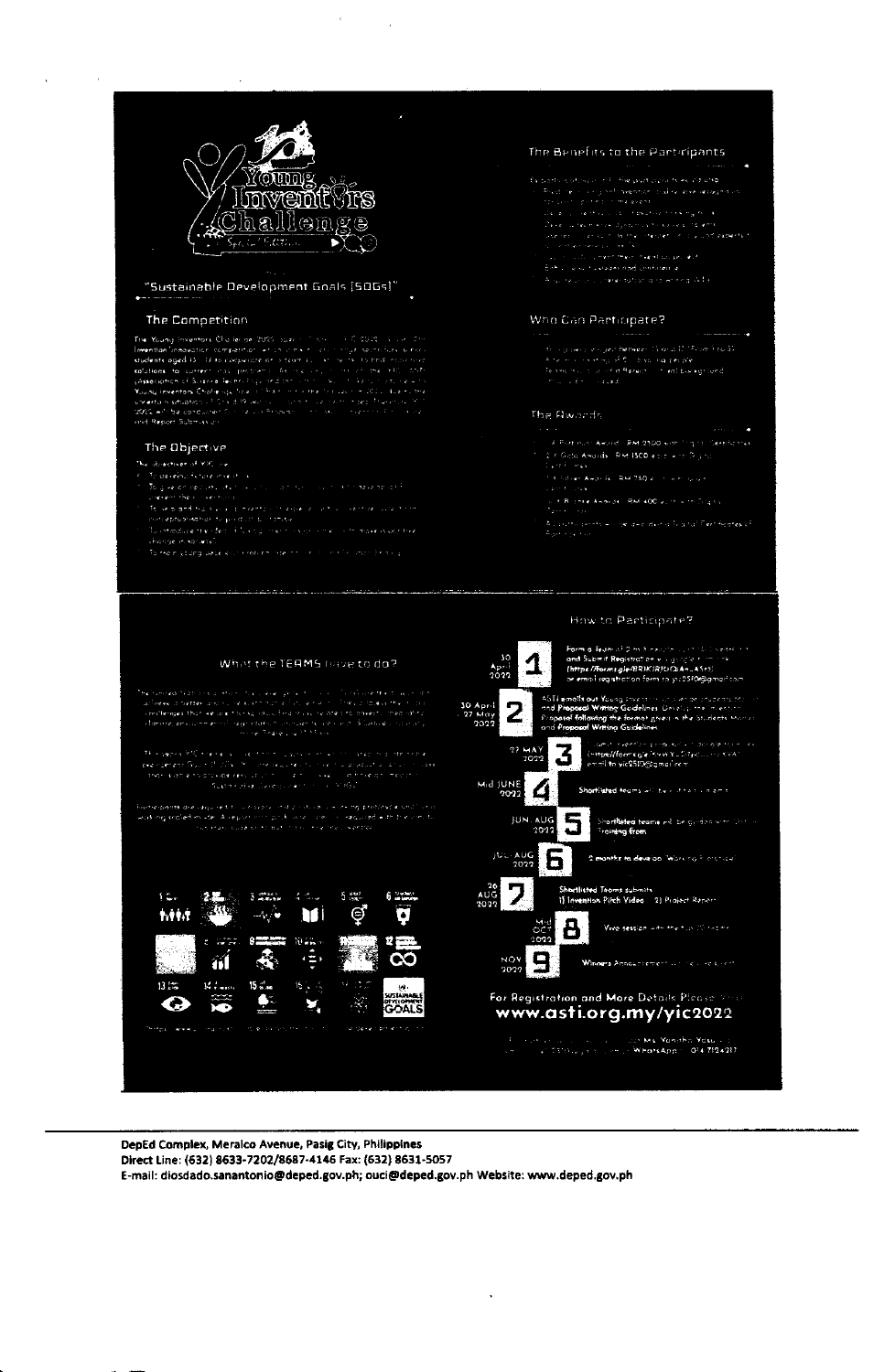| <b>Young Inventors Challenge</b><br><b>Proposal Format</b> |                                                                                                                                                                                                                                                                                                                                               |  |  |
|------------------------------------------------------------|-----------------------------------------------------------------------------------------------------------------------------------------------------------------------------------------------------------------------------------------------------------------------------------------------------------------------------------------------|--|--|
| State/Country:                                             |                                                                                                                                                                                                                                                                                                                                               |  |  |
| <b>School Name:</b>                                        |                                                                                                                                                                                                                                                                                                                                               |  |  |
| <b>Team Name:</b>                                          |                                                                                                                                                                                                                                                                                                                                               |  |  |
| <b>Team Members Name:</b>                                  |                                                                                                                                                                                                                                                                                                                                               |  |  |
| Your Invention<br>addresses which SDG?                     | 1. No Poverty<br>2. Zero Hunger                                                                                                                                                                                                                                                                                                               |  |  |
| Please select $(\cdot)$ the<br>appropriate box             | 3. Good Health and Well-being<br>4. Quality Education<br>5. Gender Equality                                                                                                                                                                                                                                                                   |  |  |
| (You can select more<br>than 1)                            | 6. Clean Water and Sanitation<br>7. Affordable and Clean Energy                                                                                                                                                                                                                                                                               |  |  |
|                                                            | 8. Decent Work and Economic Growth                                                                                                                                                                                                                                                                                                            |  |  |
|                                                            | 9. Industry, Innovation, and Infrastructure                                                                                                                                                                                                                                                                                                   |  |  |
|                                                            | 10. Reducing Inequality                                                                                                                                                                                                                                                                                                                       |  |  |
|                                                            | 11. Sustainable Cities and Communities                                                                                                                                                                                                                                                                                                        |  |  |
|                                                            | 12. Responsible Consumption and Production                                                                                                                                                                                                                                                                                                    |  |  |
|                                                            | 13. Climate Action                                                                                                                                                                                                                                                                                                                            |  |  |
|                                                            | 14. Life Below Water                                                                                                                                                                                                                                                                                                                          |  |  |
|                                                            | 15. Life On Land                                                                                                                                                                                                                                                                                                                              |  |  |
|                                                            | 1 16. Peace, Justice, and Strong Institutions                                                                                                                                                                                                                                                                                                 |  |  |
| Title of Invention:                                        | 17. Partnerships for the Goals<br>Give your invention innovation a short name/title.                                                                                                                                                                                                                                                          |  |  |
|                                                            |                                                                                                                                                                                                                                                                                                                                               |  |  |
| Objectives:                                                | What problem are you solving? What value are you adding? Briefly describe.                                                                                                                                                                                                                                                                    |  |  |
| <b>Theme:</b>                                              | Briefly explain how your invention/innovation relates to the theme?                                                                                                                                                                                                                                                                           |  |  |
| Originality:                                               | Your invention/innovation must be original. Plagiarism will be penalised or<br>disqualified.                                                                                                                                                                                                                                                  |  |  |
| Description:                                               | Describe how your invention/innovation meets your objectives and how it would<br>be implemented in a practical application. Describe the usefulness of your<br>invention/innovation. You may present your desemption in simple point form.<br>Describe how your proposed solution based on scientific evidence or scientific<br>fundamentals. |  |  |
| Drawings:                                                  | Your drawings must be simple line drawings that elearly illustrate your<br>invention innovation.                                                                                                                                                                                                                                              |  |  |

Based on the gathered information, prepare a proposal based on the following guidelines:

 $\ddot{\phantom{a}}$ 

- 1. Number of pages: Strictly not exceeding 5 pages including diagrams and references
- 2. Paper size: A4
- 3. Font type: Times New Roman
- 4. Font size: 12 points